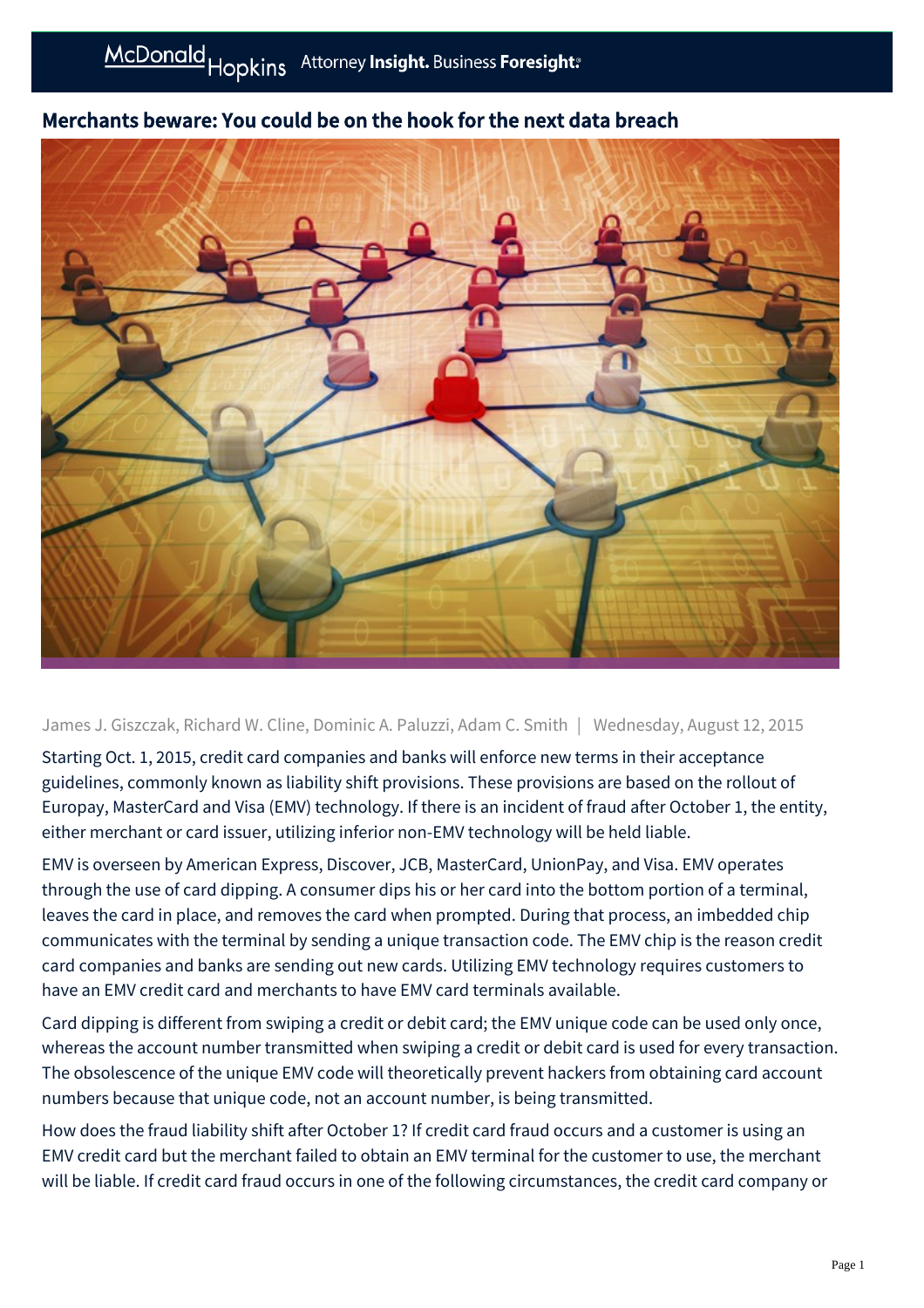bank will be liable:

- The customer and the merchant are utilizing EMV technology.
- Neither the customer nor the merchant are utilizing EMV technology.
- The merchant has an EMV terminal available, but the customer is not using an EMV card.

It is important to note EMV technology is not required or even available for online credit card purchases – also known as card-not-present transactions. Thus, the liability shift will not impact such purchases. However, merchants that allow online card transactions should know how this change could affect them. Prognosticators have warned that online merchants will likely see an uptick in online transaction fraud once EMV technology is implemented in point-of-sale transactions. Marc Castrechini, vice president of product management and solution engineering at Merchant Warehouse, has advised that because EMV technology will greatly frustrate point-of-sale fraud, fraudsters will likely migrate to hacking card-notpresent transactions. Therefore, online merchants should take this as an opportunity to assess their current transaction processes to ensure they are using the most current fraud prevention tools, such as address verification, card verification, and tokenization.

## What you should know

If you are a merchant, you should begin the process of obtaining EMV card terminals now, and have them available for your customers to use by October 1. If you don't, you take the considerable risk of incurring liability for credit card fraud, as some courts have held that customers affected by data breaches have standing to bring class action lawsuits **based only on the threat of future harm**, without any actual loss. Many cardholders already have an EMV chip card, which means if you have EMV technology you should start training employees on the new card dipping process.

Though EMV technology likely will stifle or frustrate point-of-sale credit card fraud, card-not-present fraud will likely increase dramatically. If you allow such transactions, recognize the propensity of such increased fraud and implement all possible fraud prevention measures to curb those risks.

For more information, please contact one of the attorneys listed below.



**[James J. Giszczak](https://mcdonaldhopkins.com/Team/Attorney/j/James-Giszczak)**



**[Richard W. Cline](https://mcdonaldhopkins.com/Team/Attorney/r/Richard-Cline)**



**[Dominic A. Paluzzi](https://mcdonaldhopkins.com/Team/Attorney/d/Dominic-Paluzzi)**



**[Adam C. Smith](https://mcdonaldhopkins.com/Team/Attorney/a/Adam-Smith)**